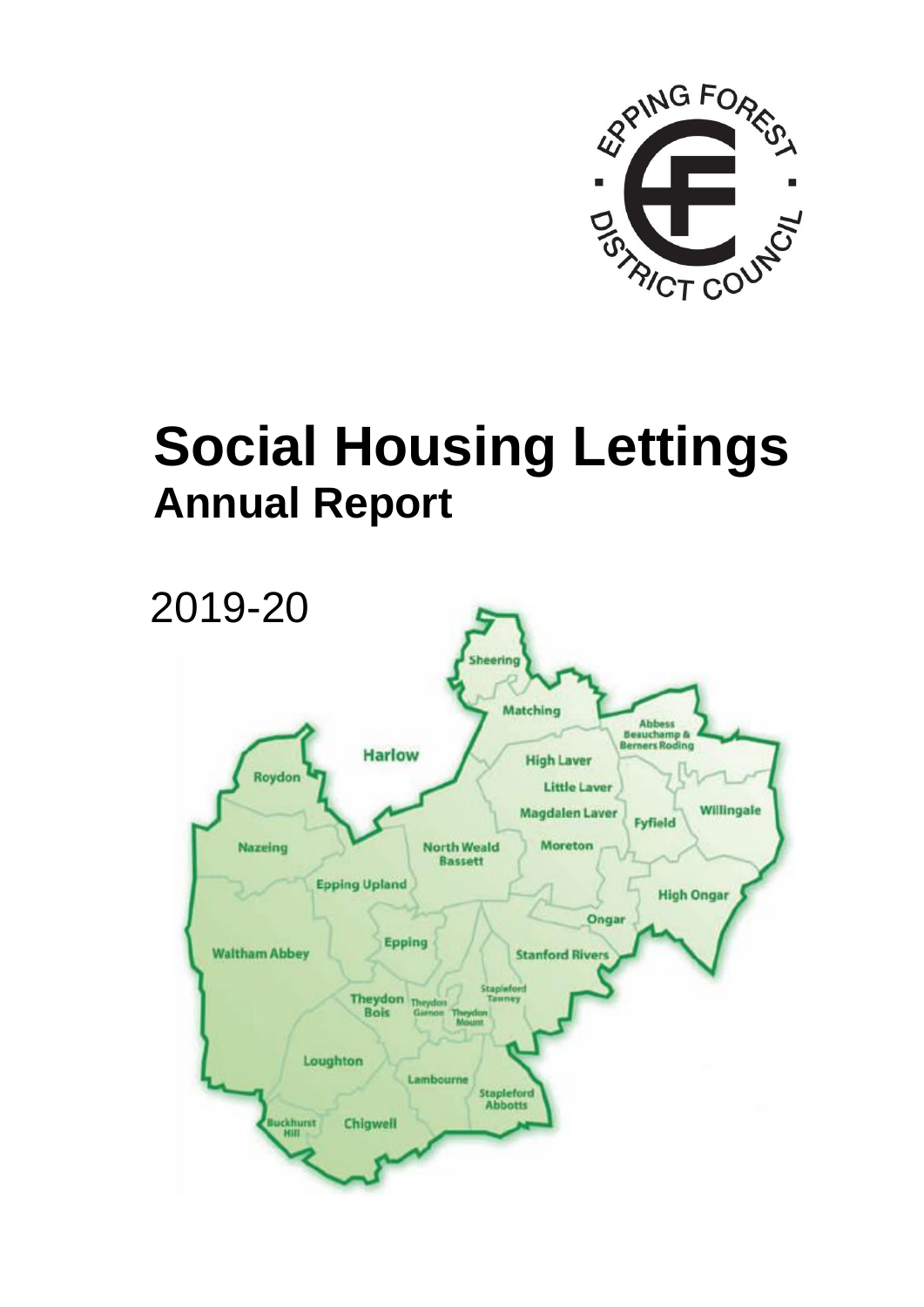# **Table of contents**

- 03 Social housing lettings 2019-20 Registering for housing Choice-based Letting Scheme **Shortlisting**
- 04 Number of properties let Number of properties let split by the no. of bedrooms
- 05 Proportion of property lettings split by age Proportion of lettings split by the no. of bedrooms and age
- 06 Number of properties let split by the band awarded
- 07 Types of applicants
- 08 Accessibility and adaptations Waiting time
- 09 Household movement Ethnic groups
- 10 Proportion of lettings split by the type of property New build and existing properties
- 11 Armed forces Active applicants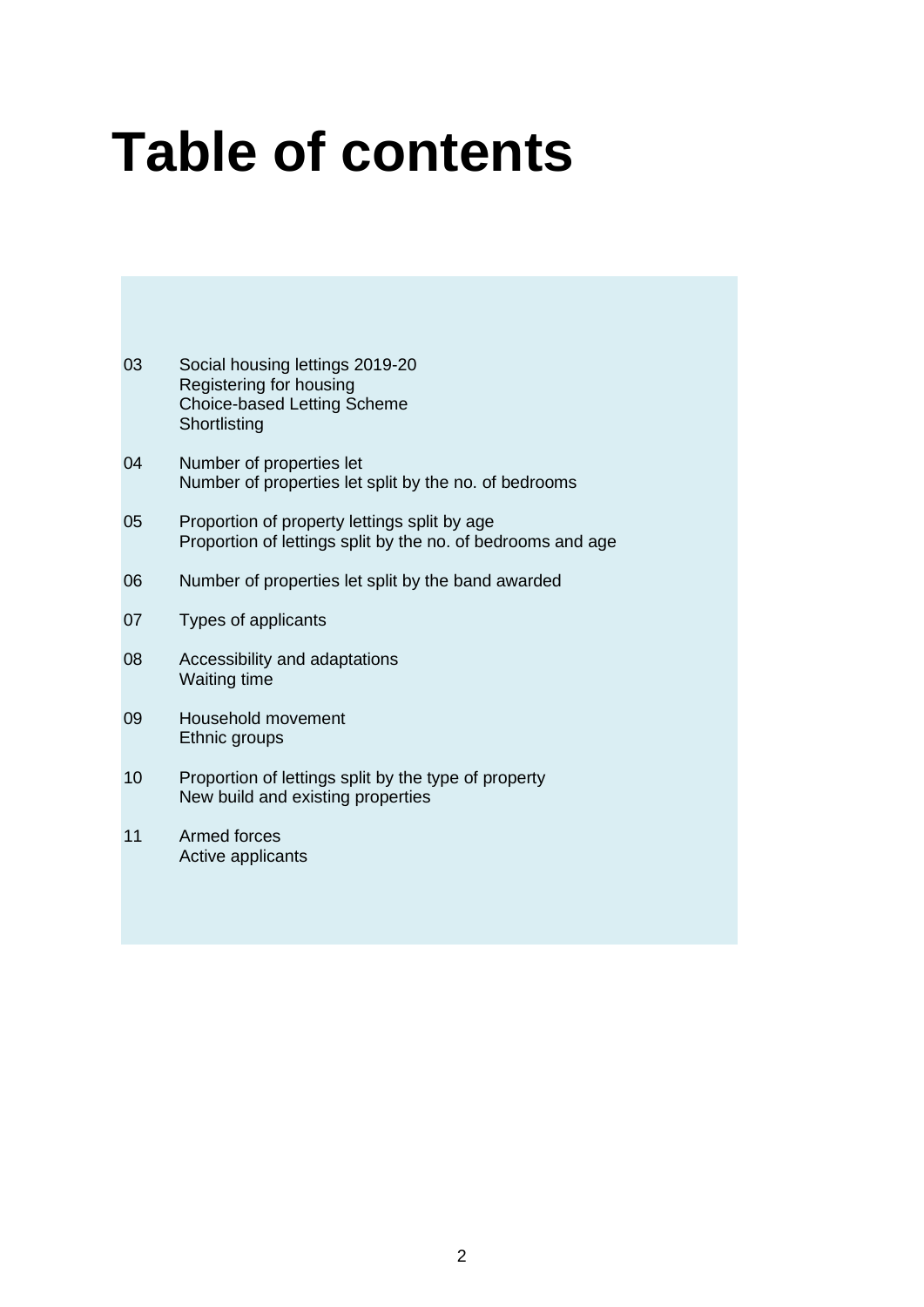#### **Social housing lettings: April 2019 to March 2020**

This report details Epping Forest District Council's (EFDC) social housing lettings in 2019-20, with information on tenants, tenancy type and length.

#### **Registering for housing**

The Housing Register is a list of home seekers who are waiting to be offered a council or housing association property. Home seekers include applicants who have applied to the Council for housing, and existing tenants who wish to transfer to alternative accommodation. Under the Housing Allocations Scheme, applicants need to meet with the local eligibility criteria in order to qualify for inclusion on the Council's housing register.

Everyone on the housing register is put into one of the three priority bands; band A, band B, or band C. Band A represents the highest priority and band C represents the lowest.

#### **Choice-based Letting Scheme**

EFDC lets council or housing association properties through its Choice-Based Letting Scheme to home seekers on the housing register, whereby home seekers actively search for available council and housing association properties using the HomeOption website [\(www.homeoption.org\)](http://www.homeoption.org/). Vacant council and housing association homes are advertised weekly and home seekers can express their interest in available properties (sometimes called 'making a bid').

The Council uses the Locata IT system to advertise properties and record lettings. Prior to 1 April 2020, Locata did not include EFDC homelessness applicants, therefore the detailed information in the tables and graphs below refer to direct or transfer applicants only.

#### **Shortlisting**

As people place their bids for housing, the HomeOption system automatically compiles a shortlist of applicants.

Available homes are offered to the home seekers who have the highest priority bandings and have been waiting longest; subject to satisfactory verification checks at the time the offer is made.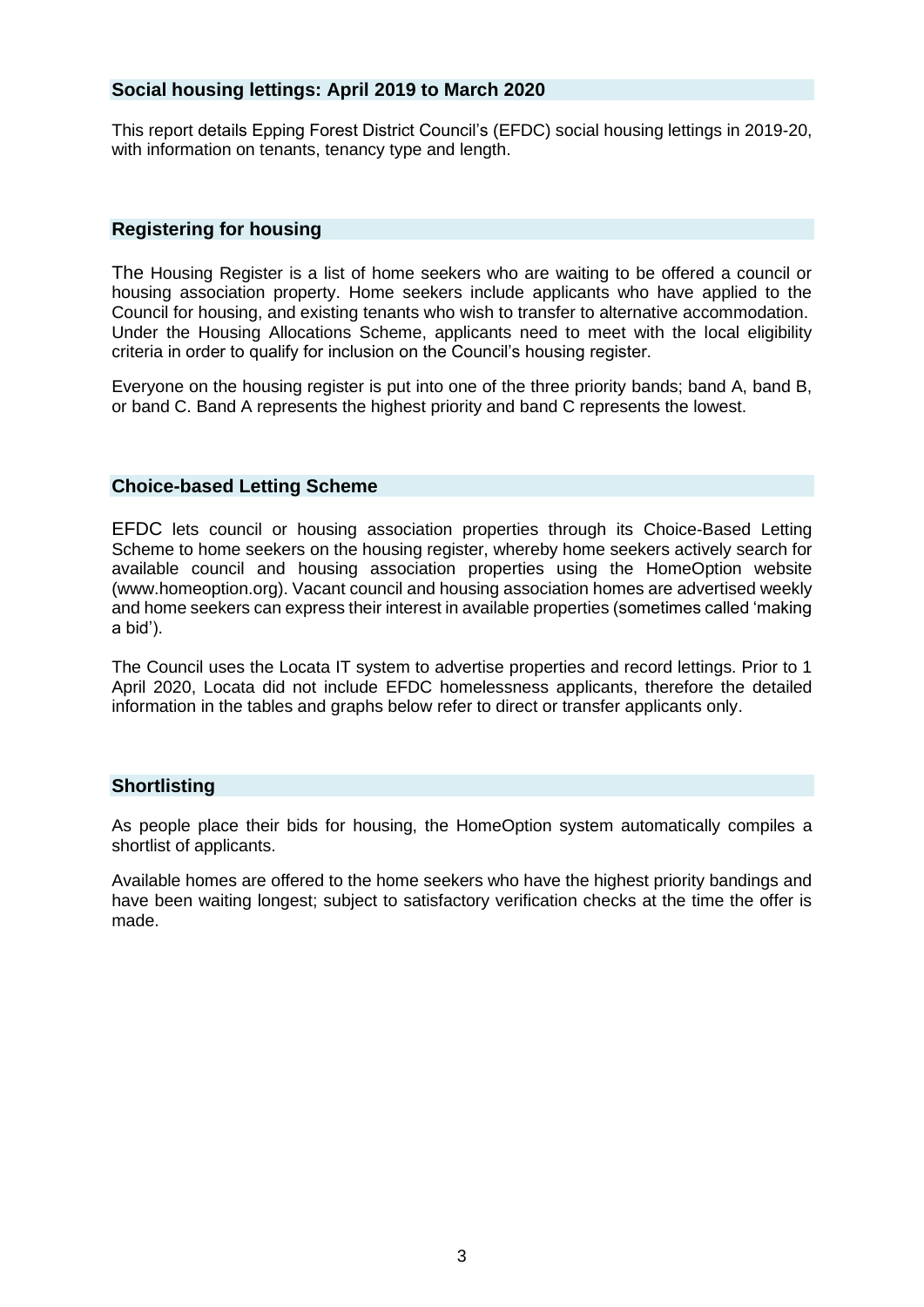#### **Number of properties let**

Number of properties let through the HomeOption Choice-Based Letting Scheme for the last five years:

| Number of lets*                                                                                    |                 |           |
|----------------------------------------------------------------------------------------------------|-----------------|-----------|
| Social rent                                                                                        | Affordable rent | Year      |
| 334                                                                                                | 0               | 2015-16   |
| 487                                                                                                | 6               | 2016-17   |
| 422                                                                                                | 15              | 2017-18   |
| 423                                                                                                | 26              | 2018-19   |
| 326                                                                                                | 52              | 2019-20** |
| ** provisional figures for 2019-20<br>*source: Local Authority Housing Statistics (LAHS) 2015-2019 |                 |           |

Social housing for rent can be let at social or affordable rent. Social rent is set using a formula that takes into account local earnings and house prices, while affordable rent is set at 80% of market rent. In general, affordable rents are higher than social rents and the gap between them is bigger for larger properties.

Affordable rents are charged for all new social housing built under the Council's House Building Programme, or those purchased from the open housing market.



### **Number of properties let in 2019-20 split by the number of bedrooms**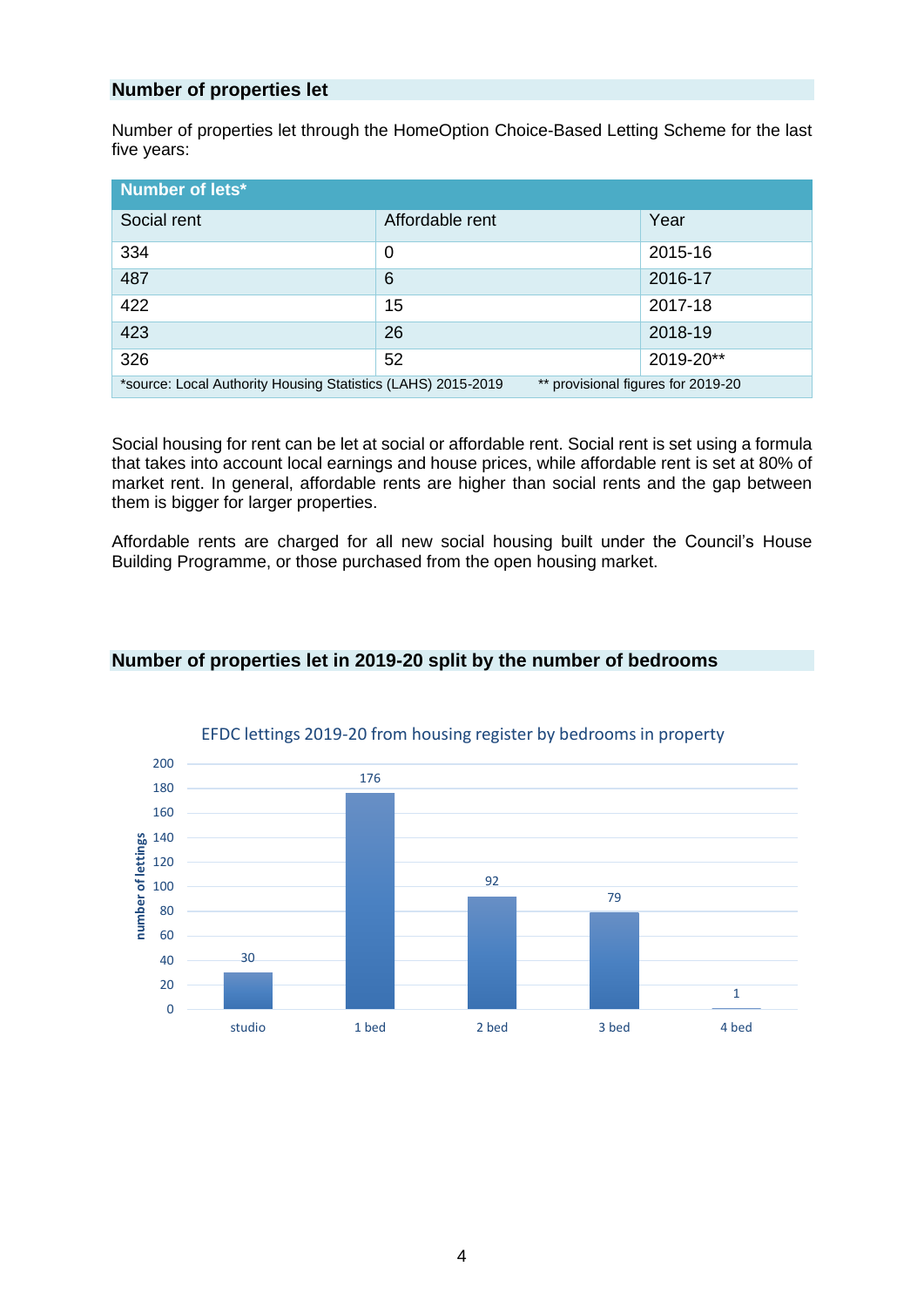#### **Proportion of property lettings in 2019-20 split by age of main applicant**



#### **Proportion of lettings made in 2019-20 split by the number of bedrooms and the primary applicant's age group**

The table below shows the correlation between the age of the main applicant and the size of the property let to them. This information is helpful when planning what sizes of properties to build to meet future demand.



EFDC lettings 2019-20 from housing register by age and bedrooms per property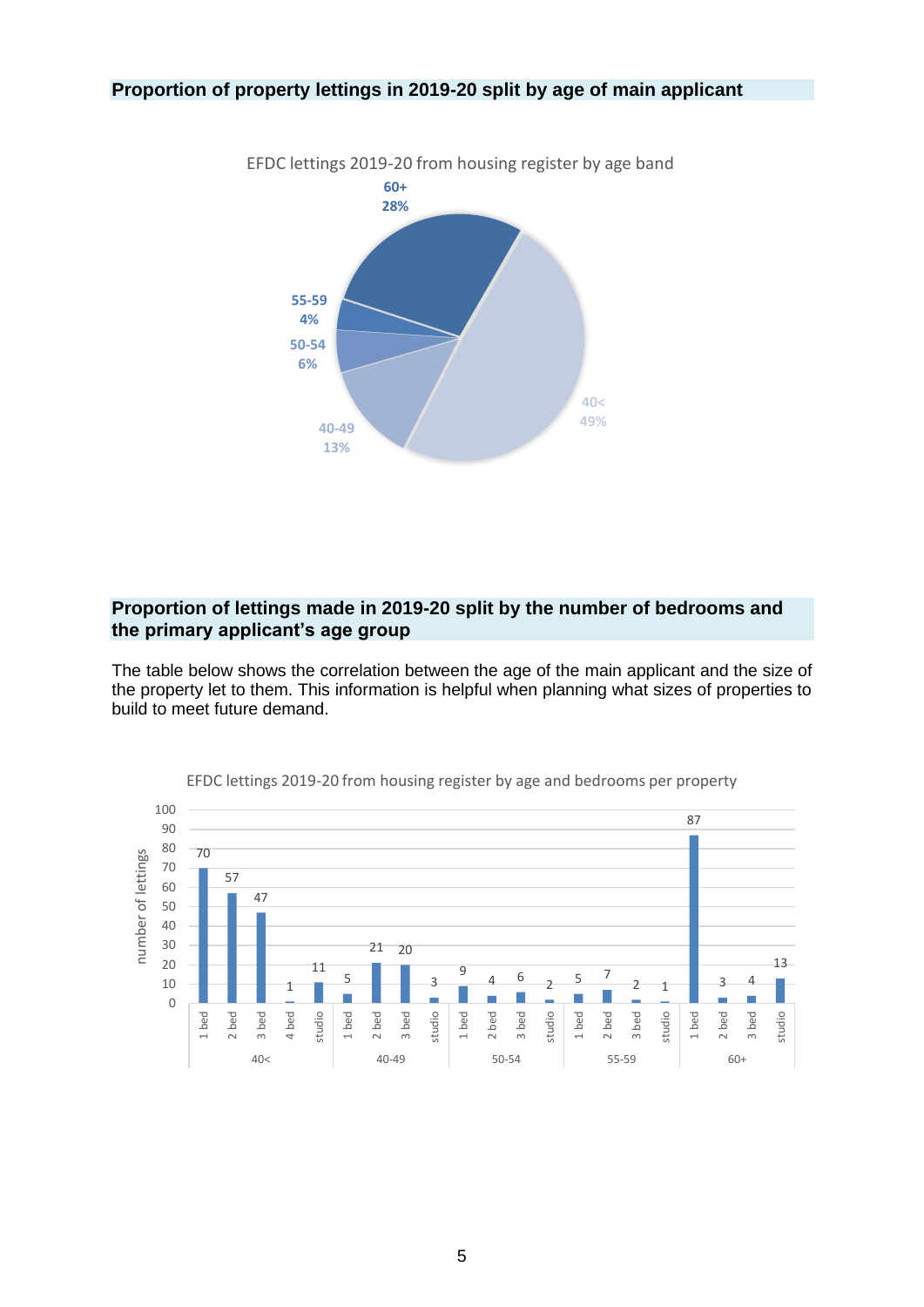#### **Number of properties let in 2019-20 split by the band awarded to the applicant**

The urgency of someone's housing application is assessed in line with the Housing Allocations Scheme which is available to view at [www.eppingforestdc.gov.uk.](http://www.eppingforestdc.gov.uk/) Applications are placed in bands from A to C, depending on the level of need.

The main categories of need for each band are summarised in the table below:

| <b>Band</b>    | Main categories of need                                                                                                                                                                                                                                                                                                                                                                                                                                                                                                                                                                                                                                                                                                                                                                                                                       |  |  |
|----------------|-----------------------------------------------------------------------------------------------------------------------------------------------------------------------------------------------------------------------------------------------------------------------------------------------------------------------------------------------------------------------------------------------------------------------------------------------------------------------------------------------------------------------------------------------------------------------------------------------------------------------------------------------------------------------------------------------------------------------------------------------------------------------------------------------------------------------------------------------|--|--|
| $\overline{A}$ | Members of the Armed Forces with serious injury, illness or disability<br>$\bullet$<br>Bereaved spouses or civil partners of those serving in the regular forces<br>$\bullet$<br>Downsizers seeking fewer bedrooms than current social housing property<br>$\bullet$<br>Home seekers needing to move on urgent medical/ welfare grounds<br>$\bullet$<br>Home seekers living in insanitary, overcrowded or unsatisfactory conditions<br>$\bullet$<br>Home seekers with mobility problems<br>$\bullet$<br>Home seekers needing two or more additional bedrooms compared to their<br>$\bullet$<br>current accommodation                                                                                                                                                                                                                          |  |  |
| B              | Home seekers sharing accommodation, lacking at least one bedroom<br>$\bullet$<br>Home seekers needing to move to a particular locality<br>$\bullet$<br>Home seekers needing to be one household but are having to live apart<br>$\bullet$<br>Home seekers needing one additional bedroom<br>$\bullet$<br>Existing council tenants living in 2/3 bedroom flatted accommodation needing<br>$\bullet$<br>houses<br>Existing council sheltered tenants wishing to move within their scheme or to<br>$\bullet$<br>another scheme<br>Existing council tenants over 60 living in 1 bed property wishing to move to<br>$\bullet$<br>sheltered accommodation                                                                                                                                                                                           |  |  |
| C              | Home seekers needing to be closer to their place of work<br>$\bullet$<br>Home seekers sharing accommodation with another household<br>$\bullet$<br>Members of the Armed Forces who have no housing need, and the<br>$\bullet$<br>application is made within 5 years of discharge<br>Spouses and children of existing and former Armed Forces Personnel<br>$\bullet$<br>Home seekers needing to move on moderate medical/disability grounds<br>$\bullet$<br>Home seekers in the Council's interim accommodation awaiting<br>$\bullet$<br>homelessness decision<br>Home seekers demonstrating an exceptional need to move to the district<br>$\bullet$<br>Home seekers to whom the Council does not owe a full homelessness duty,<br>$\bullet$<br>where there is a requirement to afford reasonable preference on the ground of<br>homelessness |  |  |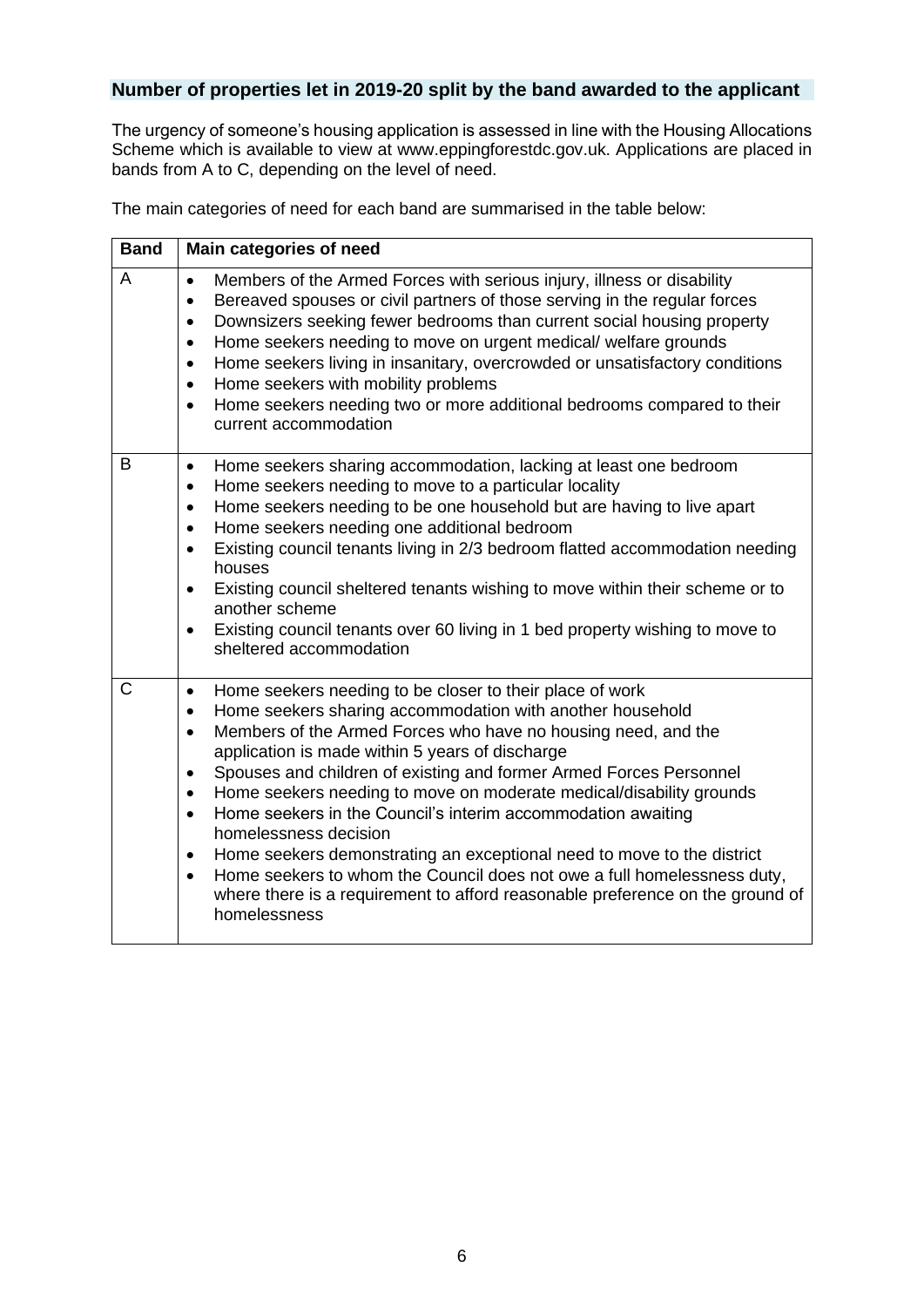% of EFDC lettings 2019-20 from housing register by application banding



#### **Types of applicants**

Applicants fall into three categories:

**Homeless applicants** – households that EFDC has accepted a legal duty to house. Most will be in temporary accommodation.

**Transfer applicants** – council or housing association tenants seeking a move to another property.

**Direct applicants** – all other applicants. The largest groups are people renting privately and people living with their family.



#### All EFDC lettings 2019-20 by application type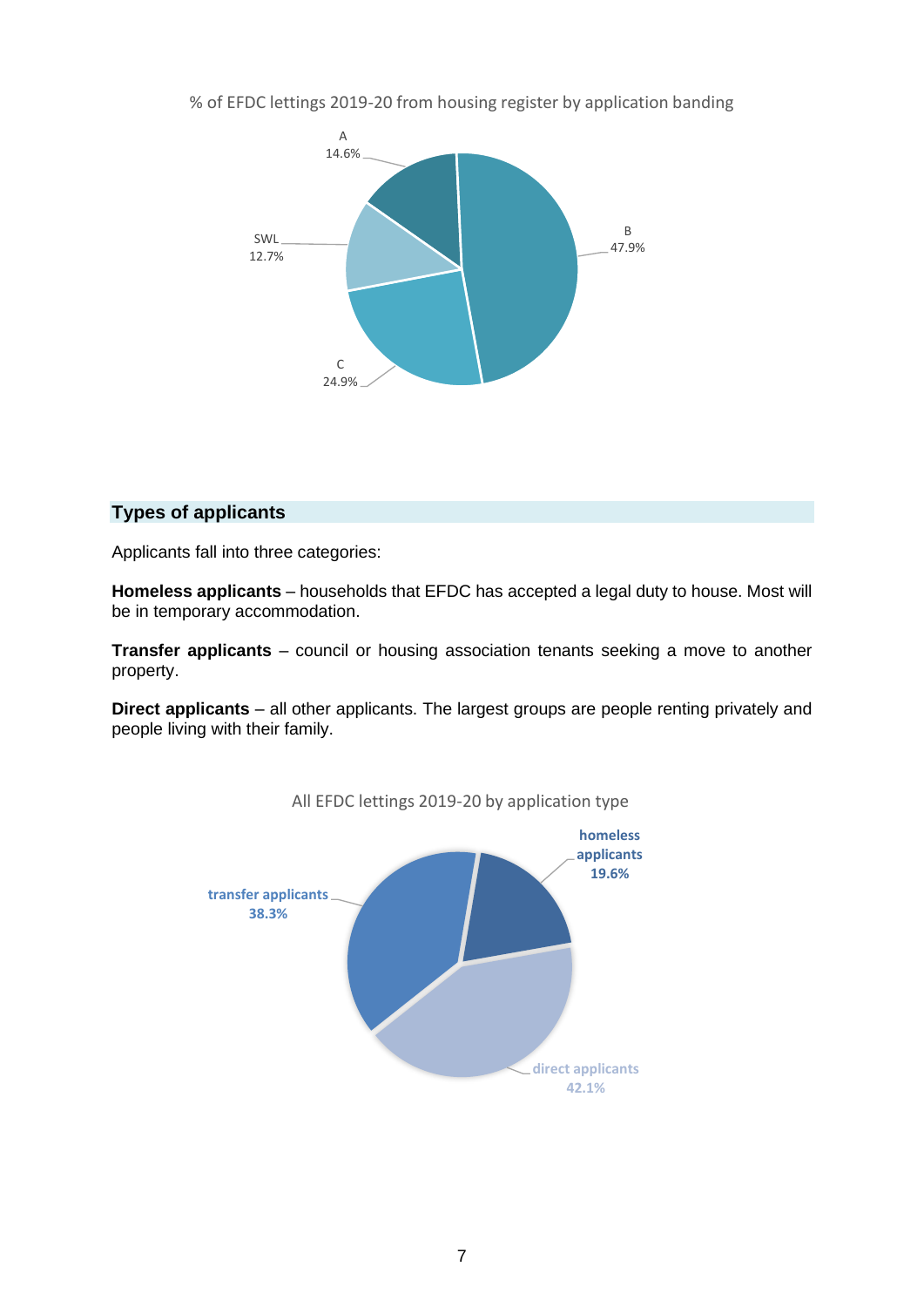#### **Accessibility and adaptations**

Some disabled people need a home to have certain features for it to be suitable for them. Most commonly, people have limited mobility and need a property with level access such as a bungalow or ground floor flat. It is also relatively common for people to need a level-access shower. A few people need a property adapted specifically for a wheelchair user.

We are committed to making sure that adapted homes are offered to people who need adaptations in the property. We therefore operate a system where people identify their accessibility needs to us and if a suitable property becomes vacant, people needing the adaptations are given priority first.



\*These figures include all applicants who identify on their application that they have a permanent physical disability. The totals include those who also have supporting occupational health or medical evidence.

#### **Waiting times**

The graph below shows the typical waiting time for housing, broken down by the band of the applicant. It is measured by recording how long people have waited when they are housed.



% of EFDC lettings 2019-20 from housing register by bands and time on list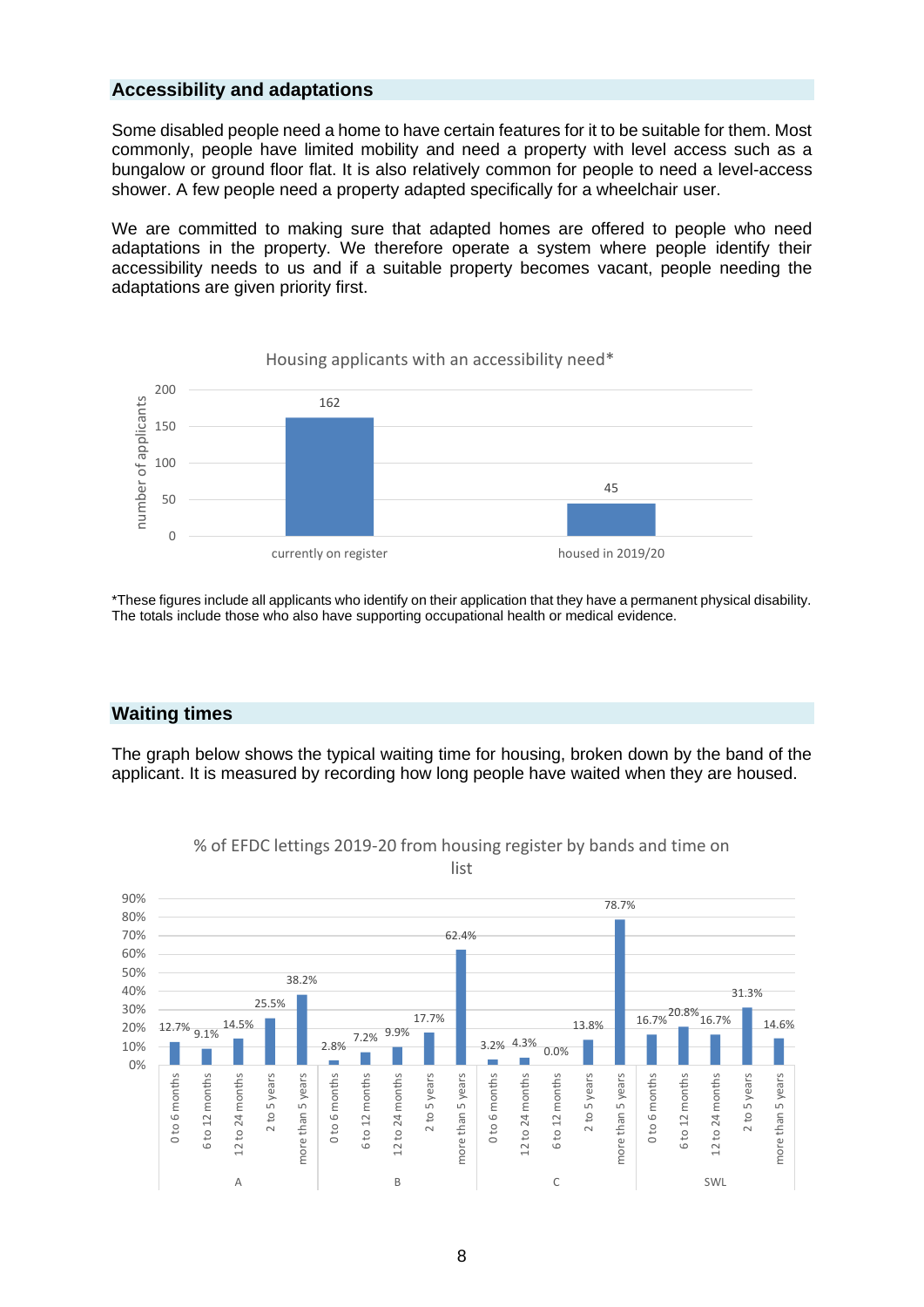#### **Household movement**

The following chart shows the extent of cross boundary movement in the district. Some people who move district may have a work or family connection to the area they move to.



#### **Ethnic groups housed by EFDC in 2019-20 compared with overall ethnicity in the district**



% of EFDC lettings 2019-20 from waiting list by applicant's stated ethnic group compared to proportion in district population (as at Census 2011)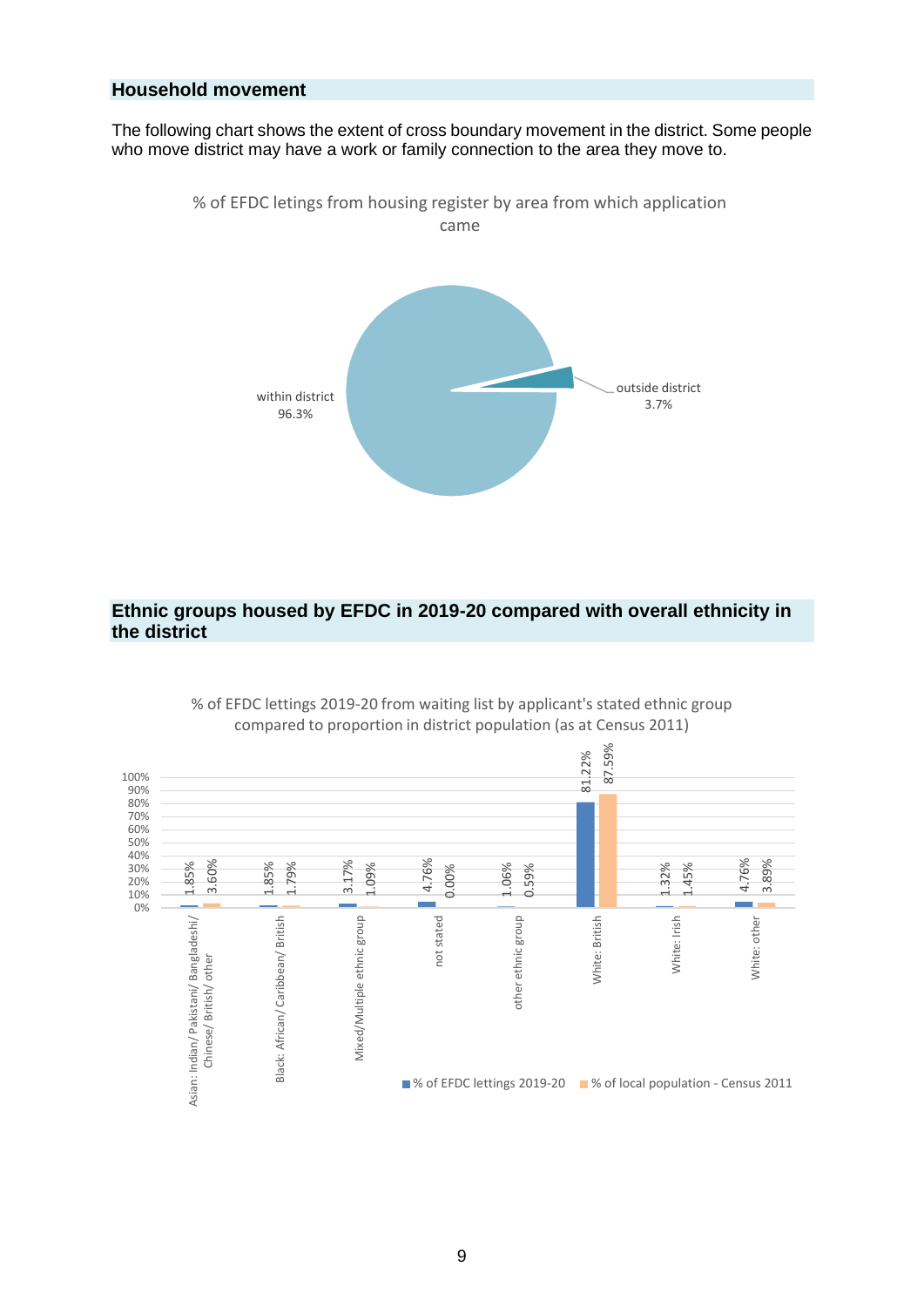#### **Proportion of lettings made in 2019-20 split by the type of property**

The sheltered housing category mainly comprises flats in sheltered housing schemes but also includes those properties let that are part of, or are linked to, sheltered schemes. It is quite common for a few bungalows to be linked to a neighbouring sheltered housing scheme and for the purposes of the graph below, they are included in the sheltered housing category.



#### **New build and existing properties**

The graph below compares lettings of new build council housing with lettings of existing properties



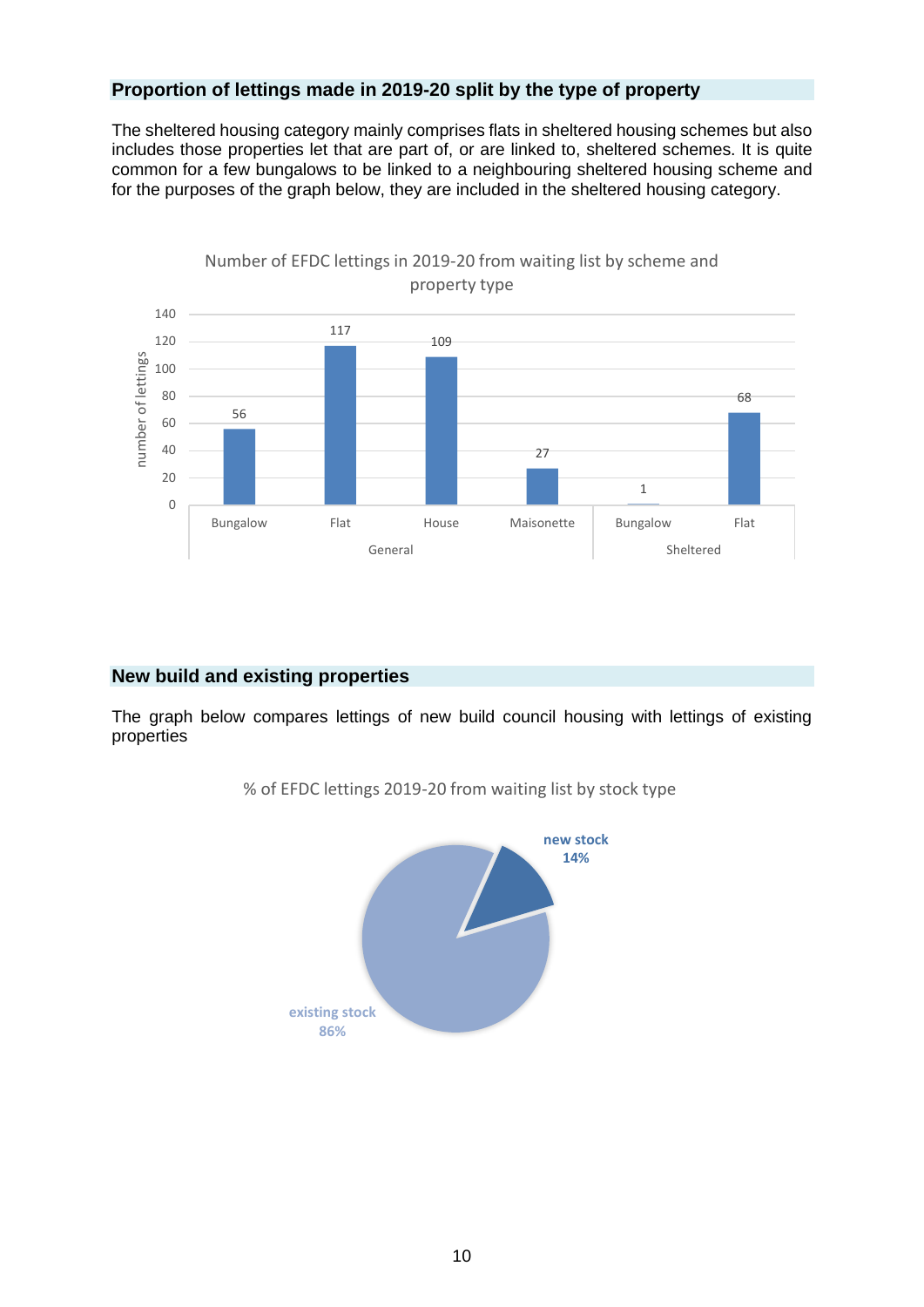#### **Armed forces**

Priority is given to applicants who have served in the armed forces.



Armed forces applications to the EFDC housing register

#### **Active applicants by band as at 1 April 2020**

The number of applicants changes all the time as new people register and households move into accommodation or do not renew their application. Applicant numbers are therefore a snapshot at a particular point in time. All the data for the report so far has related to the households that have been housed through the scheme from April 2019 to March 2020. The table below relates to people waiting to be housed in each band.



Housing waiting list by band and bedrooms requested (1 April 2020)